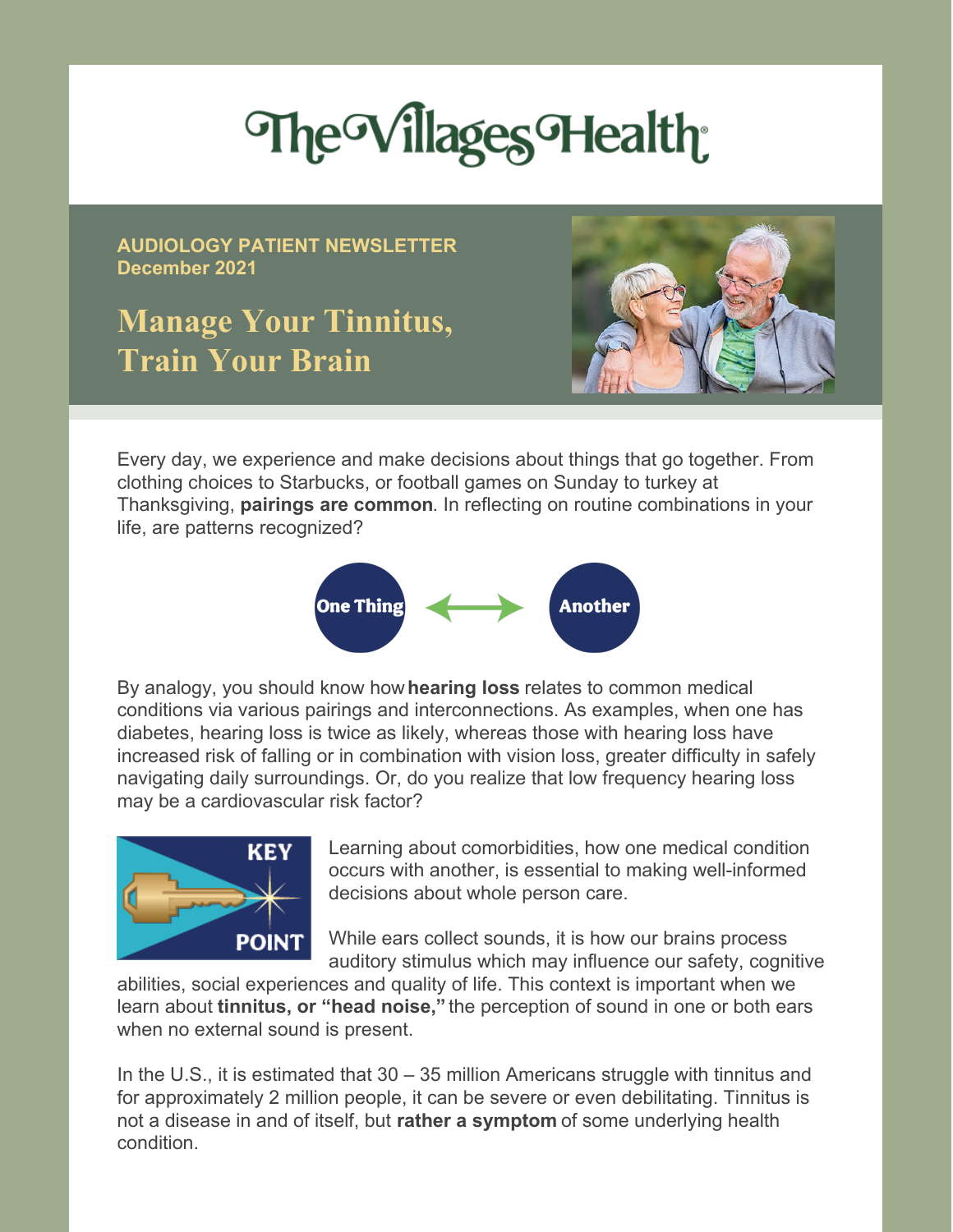Did you know? People with tinnitus may hear sounds similar to ...



For perspective, consider how our brain interprets sound and typical behavioral or emotional results. When driving and suddenly hearing an ambulance siren, we instantly pull over. When the national anthem plays at sporting events, we immediately stand up. The point is, our **brain training triggers** learned reactions to what we hear.

Sometimes, **happiness** is elicited when we hear a loved one's voice or favorite song from long ago. Isn't it amazing how we can remember song soundtracks from teenage or college years? As we mentally prepare for these moments, positive feelings are anticipated.

In stark contrast, **clearly unpleasant** "head noise" intrudes on peace and quiet, often in unpredictable ways which negatively impact our daily lives and moods. For those suffering from tinnitus, since eliminating unwanted sounds is not possible, discovering various methods of **healthier brain processing** can provide acutely needed hope and relief.



Like fingerprints, each individual's unique tinnitus profile requires **personalized treatment options** which may reduce negative impacts and improve quality of life. With expert guidance and healthy habits, those living in a lack of silence can make healthy choices.

Most people with tinnitus also have hearing loss. In addition to improving communication, hearing aids may reduce tinnitus symptoms by ensuring external sound sources provide **alternative**

**auditory stimulus**. When the brain's attention is diverted and internal "head noise" is not alone, **blended perceptions** may be less noticeable and irritating.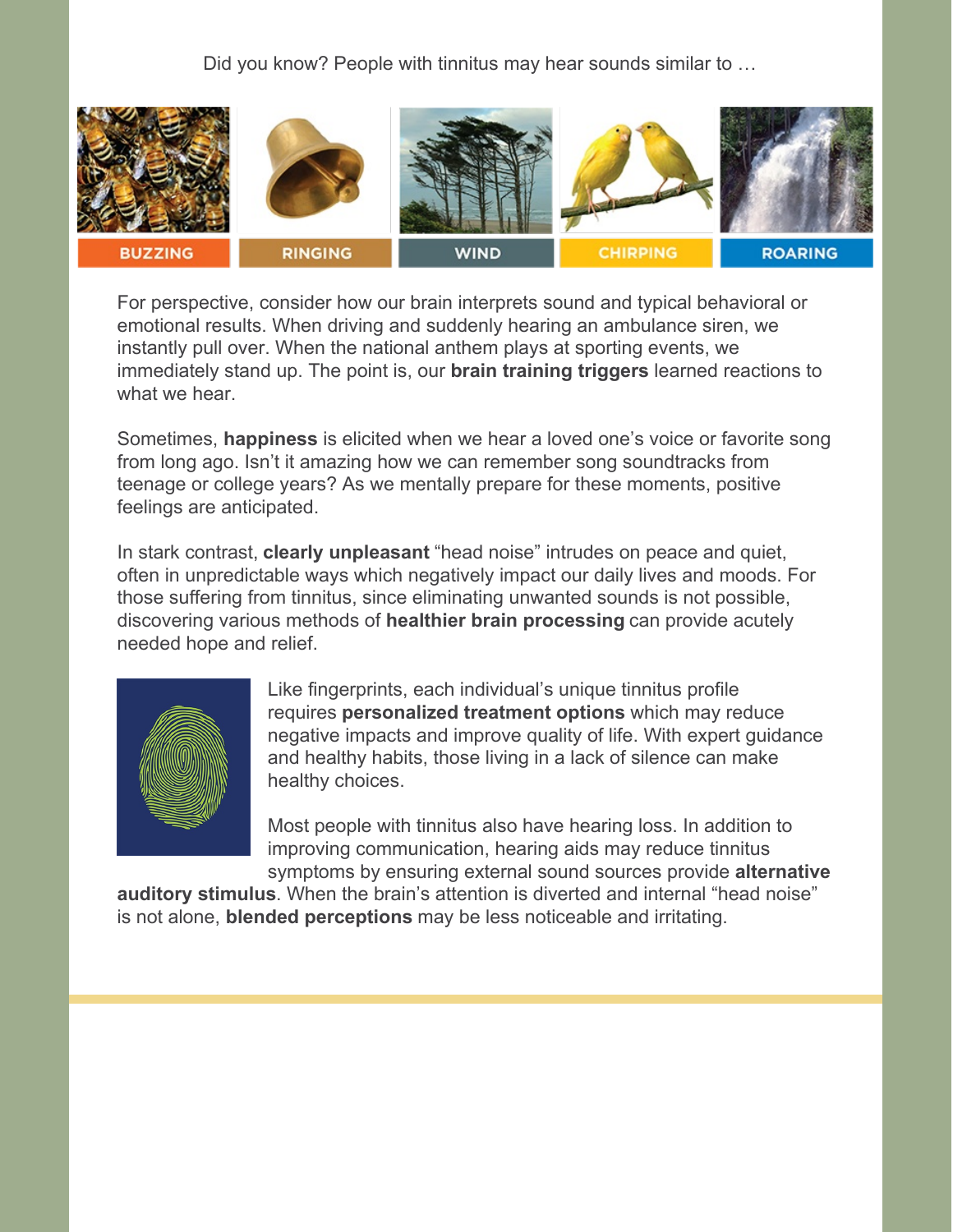And while we take your hearing care seriously, a little laughter goes a long way.

## **Good Humor, Healthy Hearing**



"Suddenly, these candles don't seem so bright."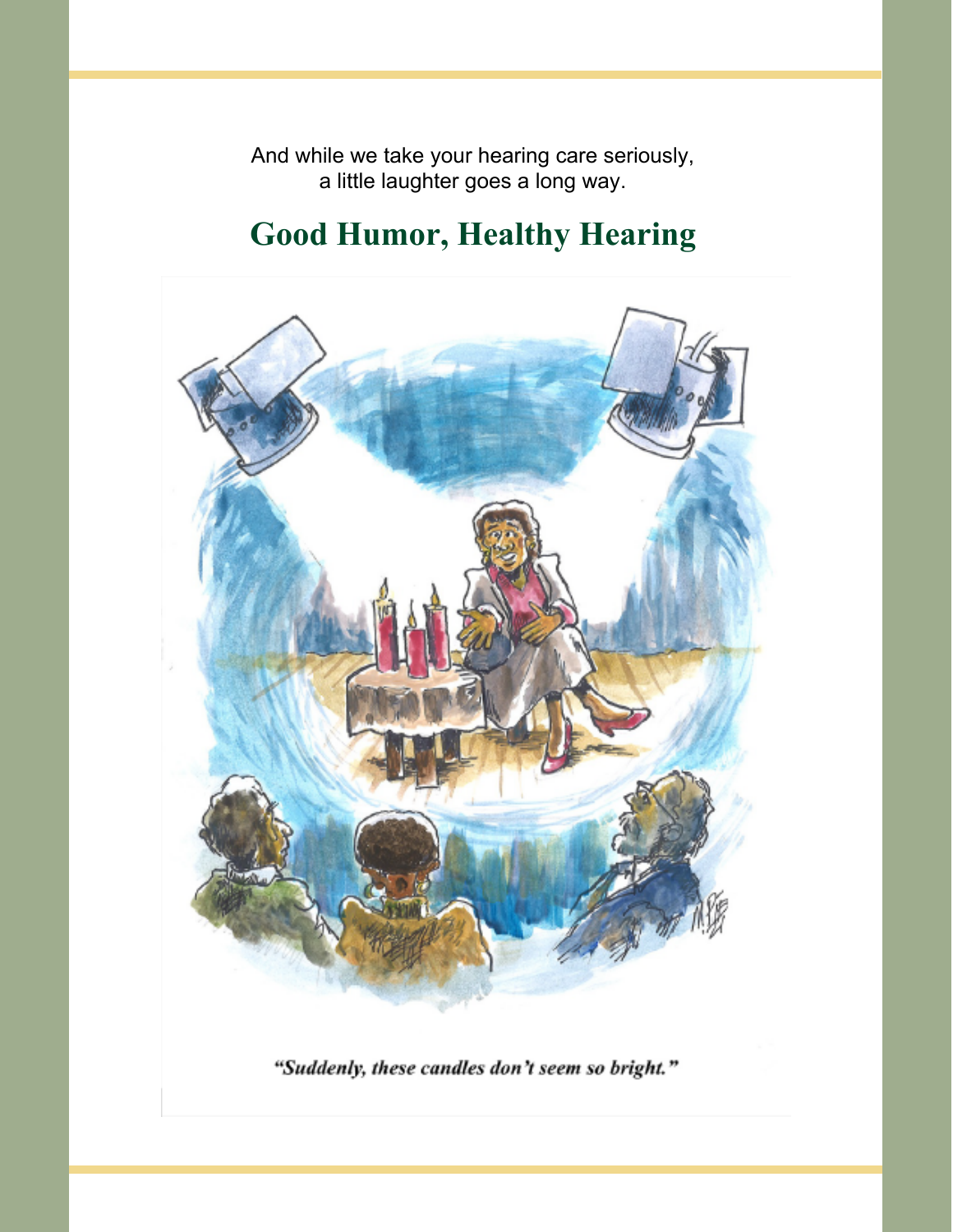In addition to optimum hearing acuity being focused on precious sounds, other primary treatment options may include:



- Sound maskers
- Tinnitus retraining therapy
- Nutritious diet and consistent exercise
- Counseling

While each method can help, our well-trained specialists will compassionately diagnose and manage this challenging condition in tailored ways that fit well.

Along with effective treatment options, favorite tunes may be **music to your ears**. Listen up and enjoy more: